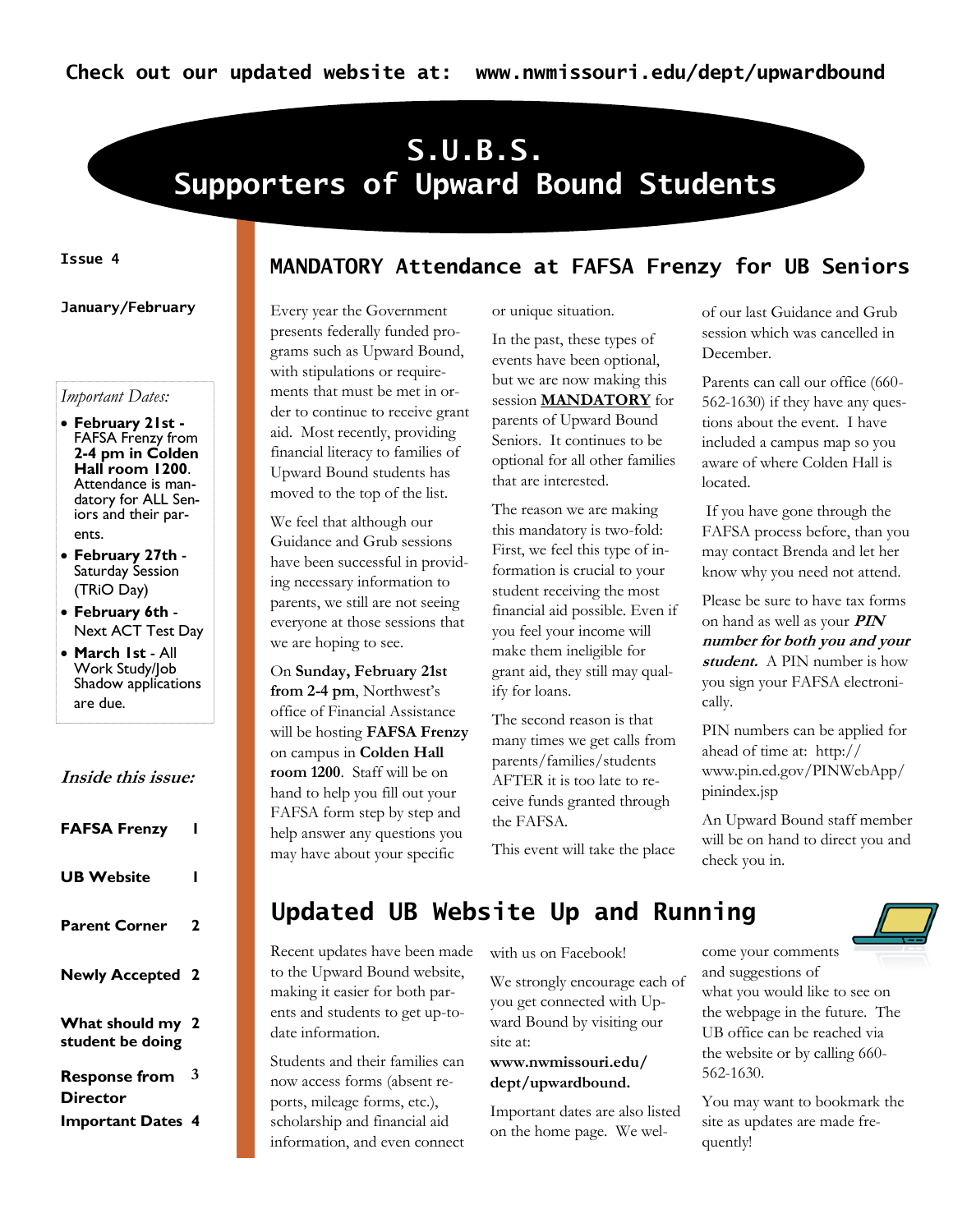## **Parent Corner**

It was my hope to receive some feedback or articles from parents regarding their experiences with the Upward Bound program. I have not received any articles yet, but I encourage you to send me your thoughts, questions, or stories so that other parents can learn from

All of your students share the commonality of our program as



you!

- *Katrina Freemyer*
	- *Erica Hovey*
	- *Corey Paulo*
- *Dustin DeRosier*
- *Jay-Dee Wilcox*
	- *Laci Wooten*
	- *Korbin Jones*
- *Ashley Farnsworth*
	- *Trevor Luke*
- *Victoria Shanks*
	- *Kylie Beggs*
	- *Drake Johnson*
	- *Rachel Summa*
	- *Jessica Wilmes*
		- *Kayla Swink*

# **Newly Accepted Students of 2010 UB Welcomes…**

have.

The time of year is here once again when UB adds to its already tremendous cast of students. As in years past, we received more applications than openings, which made for difficult choices for central staff.

We have accepted 15 new students to our program and have placed additional students on our wait list. Those placed on the wait list still have the opportunity to become an active member for the summer session if they continue to show the commitment to our program expectations.

do you as parents. There are many things new parents can learn from our 'veterans' that could help them with any feelings of confusion they may

I am sure you can all remember when your student(s) started this program. You may not have been too sure as to what you were getting into, and I am also sure you probably had

All new students and their parents will be introduced during our next Saturday session, January 30th. At this time parents will be given an orientation to the program similar to the presentation their students heard during the recruiting process.

New students will still follow the regular Saturday session schedule, while the parent orisome questions you wanted answers to.

If there is anything that you would like to share, please send your information to Brenda at brendaj@nwmissouri.edu. We will be sure to get it in our next newsletter.

We have just accepted our new Upward Bound members and I look forward to all of you meeting sometime in the near future!

entation will begin at **10:15** am.

I would personally like to thank you for allowing your student to take part in our program. They are always our top priority and we take pride in knowing we have prepared both you and your student for their upcoming college experience.

I hope to see all of you at our orientation and if you have any questions before then, don"t hesitate to call!

# **What Should Your Student Be Doing???**

### **SENIORS**

- Need to be applying for colleges ASAP!!!
- Attend FAFSA Frenzy
- Apply for scholarships...like, yesterday!!!
- Register by March 5th to take the April 10th ACT one last time
- Update your eProfiles site

### **JUNIORS**

- Sign up for the April 10th ACT (2 waivers available through UB)
- Start researching colleges and programs you are interested in. Go on at least one college visit your Jr. year
- Begin scholarship search

#### **SOPHOMORES**

- Begin your college search online
- See your counselor to review your 4 year plan.
- Work hard at keeping your grades up NOW—it is too hard to bring your GPA up your Senior year!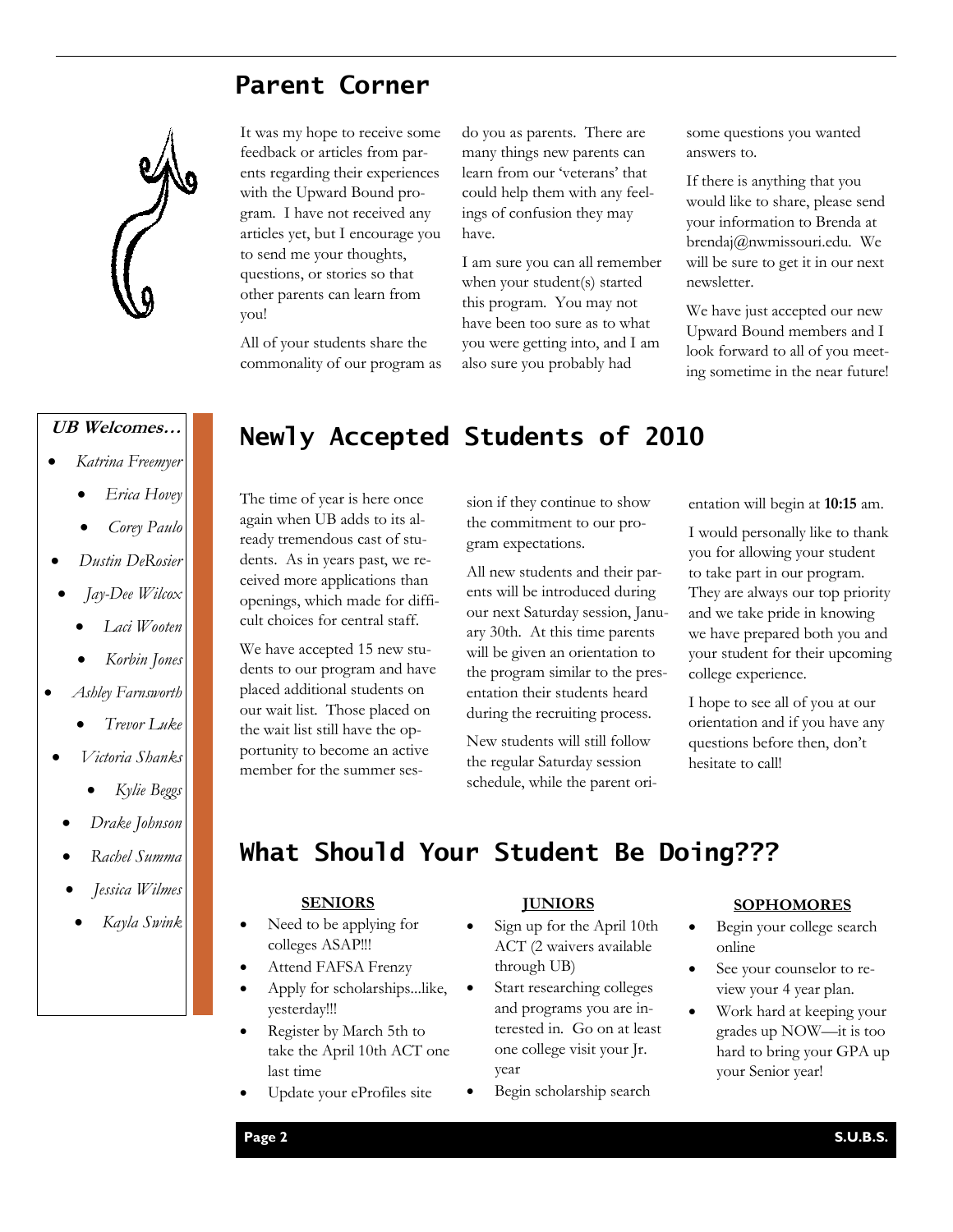# **Director's Response: Learning is Lifelong**

One of the many important traits we like to emphasize to our students at Upward Bound is accountability- --taking responsibility for your actions. Each and every day we each exhibit behaviors that are observed and examined by various individuals through various medians. The conclusions that these individuals derive about the intent and delivery of our behaviors can shed a productive light on how these behaviors are received. How we respond to these conclusions tells a great deal about how willing we are in being held accountable for our actions.

I recently wrote an article for the UB Newsletter entitled "Sticktoitiveness" and if any of you read the article you may recall that I made the claim that I made up this word over 25 years ago while in college. I also said that if anybody had heard of this word, then I would have to question their honesty.

I recently received an anonymous letter from a parent expressing their disappointment that I disrespected Upward Bound students and parents by questioning their honesty and integrity in my newsletter article. This particular parent also correctly pointed out that the etymology of the word "sticktoitiveness" dated back to 1909.

As I concluded reading the letter, I had a mix of emotions and thoughts. Initially I felt a sense of embarrassment. I was embarrassed for two reasons. First, I was embarrassed that I had not taken the time to look up the etymology of what I considered "my" word. I truly did feel at the time that I had made up a unique word---one that I had never heard of before. But I was wrong—the word had existed long before my arrival on earth and I thank this parent for bringing this to my attention. Secondly I was embarrassed that I had been portrayed as promoting insensitivity as an acceptable manner in which to behave. This certainly was not my intent, and it is my hope that those who know me in full context do not see me in this light. However, upon reflection, I can certainly see how someone might come to this conclusion.

Another feeling I experienced was gratitude. I have always applauded and admired individuals who stand up for what they believe in. This parent obviously possesses that characteristic and I am thankful that they took the time to relay their thoughts to me. So, if the author of the letter is reading this, "THANK YOU!" I do respect your right to anonymity---and you stated that the reason you replied anonymously was that your child felt a concern that they would have suffered repercussions if you had signed your name. I understand that point of view, but want to assure you that if there would have been repercussions they would have been positive. The feelings and beliefs you shared in your letter were spot on and were in no way threatening or violating. I realized their intent was to allow me the opportunity to self-reflect and to improve as an educator and as a person. Some people may have reacted with a sense of resentment, but it is my feeling that your viewpoints will have a positive impact on the program and it is imperative that parents such as yourself feel welcome to provide input into how the Upward Bound program is administered without having to worry about negative ramifications.

I also experienced a sense ownership. At the end of the day it all boils down to taking accountability for your actions. While it may not have been my intent to come across the way I did, the bottom line is I made a mistake and I was wrong to write what I wrote. I would like to publically apologize to anybody who was offended by my words. The overall intent of my newsletter article was to let students know that there might be some challenging times ahead for them, but if they have the ability to persevere, then the likelihood that they will succeed will be high. It is my hope that this message was still captured by the reading audience.

In closing, it is my hope that parents always feel welcome to approach any of the Upward Bound staff about any issue related to our program. All UB staff members realize that learning is a lifelong process and that we may be able to benefit from your feedback (both positive and negative) as we continue to try and improve the services we provide students and parents.

*"How we respond...tells a great deal about how willing we are in being held accountable for our actions."*